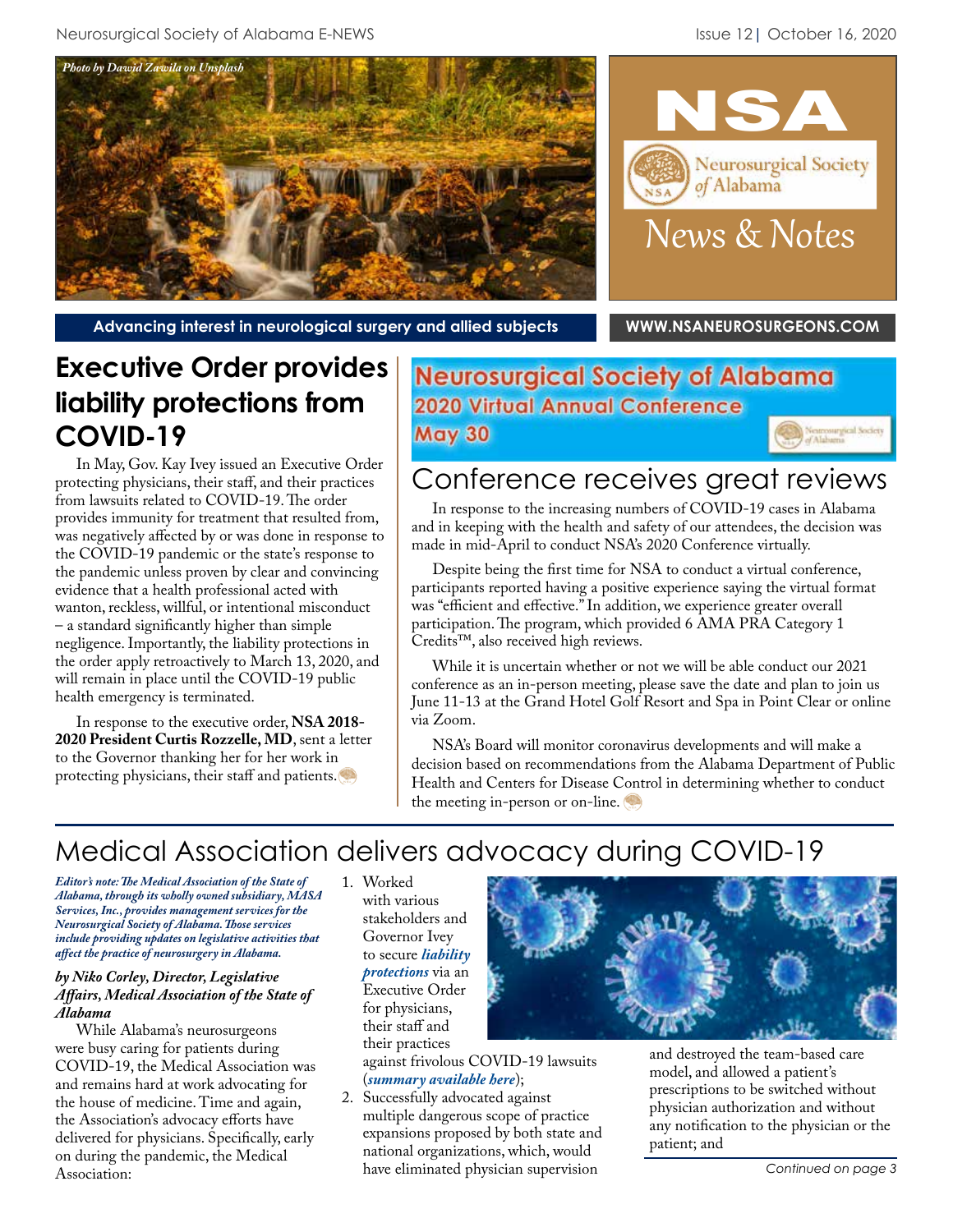### **Neurosurgical Society of Alabama**

### **PRESIDENT**

**Robert Robinson, MD Birmingham**

### **PRESIDENT-ELECT**

**James Johnston, MD, Birmingham**

### **SECRETARY/TREASURER**

**Nicole Bentley, MD Birmingham**

### **SCIENTIFIC CHAIR**

**Elizabeth Liptrap, MD Birmingham**

### **IMMEDIATE PAST PRESIDENT**

**Curtis Rozelle, MD Birmingham**

**EXECUTIVE DIRECTOR Meghan Martin**

### **ABOUT NSA**

The Neurosurgical Society of Alabama is a non profit corporation that was formed on June 17, 1974. Its purpose is to advance the interest in neurological surgery and allied subjects and to act as a representative for its member at the discretion of the membership by:

- Fostering a feeling of fraternal spirit among those members of the medical profession and closely integrated scientific professions whose interests are chiefly concerned with neurological surgery;
- Stimulating interest within the state or surrounding area and within the medical professions at-large in neurological surgery;
- Advancing knowledge in the above respective fields through the medium of either clinical or preclinical endeavors;
- Facilitating the dissemination of knowledge among members of the Society concerning recent advances in any of the allied fields by appropriate means; and
- Receiving contributions for the purpose of setting up one or more tax free foundations.

### Bentley to serve as diversity liaison at UAB *[www.uab.edu](https://www.uab.edu/medicine/neurosurgery/news-events/department-news/296-bentley-and-leavenworth-to-serve-as-diversity-liaisons-young-as-admin-coordinator)*

NSA member and UAB Department of Neurosurgery Assistant Professor **Nicole Bentley, MD**, will serve as a diversity liaison to the UAB School of Medicine Office for Diversity and Inclusion (ODI) along with Assistant Professor Jianmei Wu Leavenworth, MD, PhD.

As part of their first efforts they are updating and expanding the five-year diversity plan for the department, which will complement its existing commitment to diversity: "The Department of Neurosurgery believes that a diverse community of faculty and learners is essential to fulfilling our mission and vision."



Dr. Bentley currently serves as secretary/treasurer for NSA.

### Lepard wins WFNS and Rutgers' Residents and Fellows Award for best abstract *[www.uab.edu](https://www.uab.edu/medicine/neurosurgery/news-events/department-news/298-lepard-wins-wfns-and-rutgers-residents-and-fellows-award-for-best-abstract)*

UAB Neurosurgery Resident Jacob Lepard, MD, recently won the Residents and Fellows Award for best abstract at the *Global Neurosurgery: Ask Not for Whom the Bell Tolls* virtual symposium. The meeting was joint-hosted by the World Federation of Neurosurgical Societies and Rutgers New Jersey Medical School.



The Global Neurosurgery symposium marks the largest event of its kind. Mor than 1,000 registrants were in attendance, with 160 speakers from 34 countries, across three days. It was broadcast in live translation to several hundred people in China, and had a combined total of 11,300 Facebook live views for the event,

reaching almost 41,000 people across 44 countries around the globe.

Dr. Lepard is completing an enfolded fellowship in global neurosurgical research and education through the Harvard Program for Global Surgery and Social Change.

## Researchers develop mitochondrial-targeted prodrug for treating glioblastoma

#### *[www.news-medical.net](https://www.news-medical.net/news/20201009/Researchers-develop-mitochondrial-targeted-prodrug-for-treating-glioblastoma.aspx)*

Houston Methodist researchers found that mice harboring human glioblastoma tumors in their brains had greatly enhanced survival and weight gain when given a newly developed prodrug.

This mitochondrial-targeted prodrug - an inactive compound that cancer cells selectively metabolize to produce an active toxic drug - also greatly improves outcomes when coupled with standard therapies of radiation and/or chemotherapy.

The drug selectively targets and destroys the DNA inside the glioblastoma cell mitochondria (the energy factory of the cancer cell) leaving normal cells intact.

In an Oct. 8 study published online in *Molecular Cancer Therapeutics*, a journal of the American Association for Cancer Research, investigators used a second generation prodrug called MP-Pt(IV) to target the deadly cells of glioblastoma tumors, a brain cancer that is almost always fatal and has no cure. Life expectancy in humans with glioblastoma ranges from a few months to two years.

Human glioma cells were removed from patients during surgical excision and isolated within 10 minutes after removal. The glioblastoma cells were injected into the brains of 48 female mice for a 300-day study.

The prodrug was well tolerated, and, when given on its own, extended survival by more than a factor of three. However, when combined with standard chemotherapy and radiotherapy, the drug was curative in nature, allowing 90% of mice to survive, thrive and gain weight during the 10 months of observation.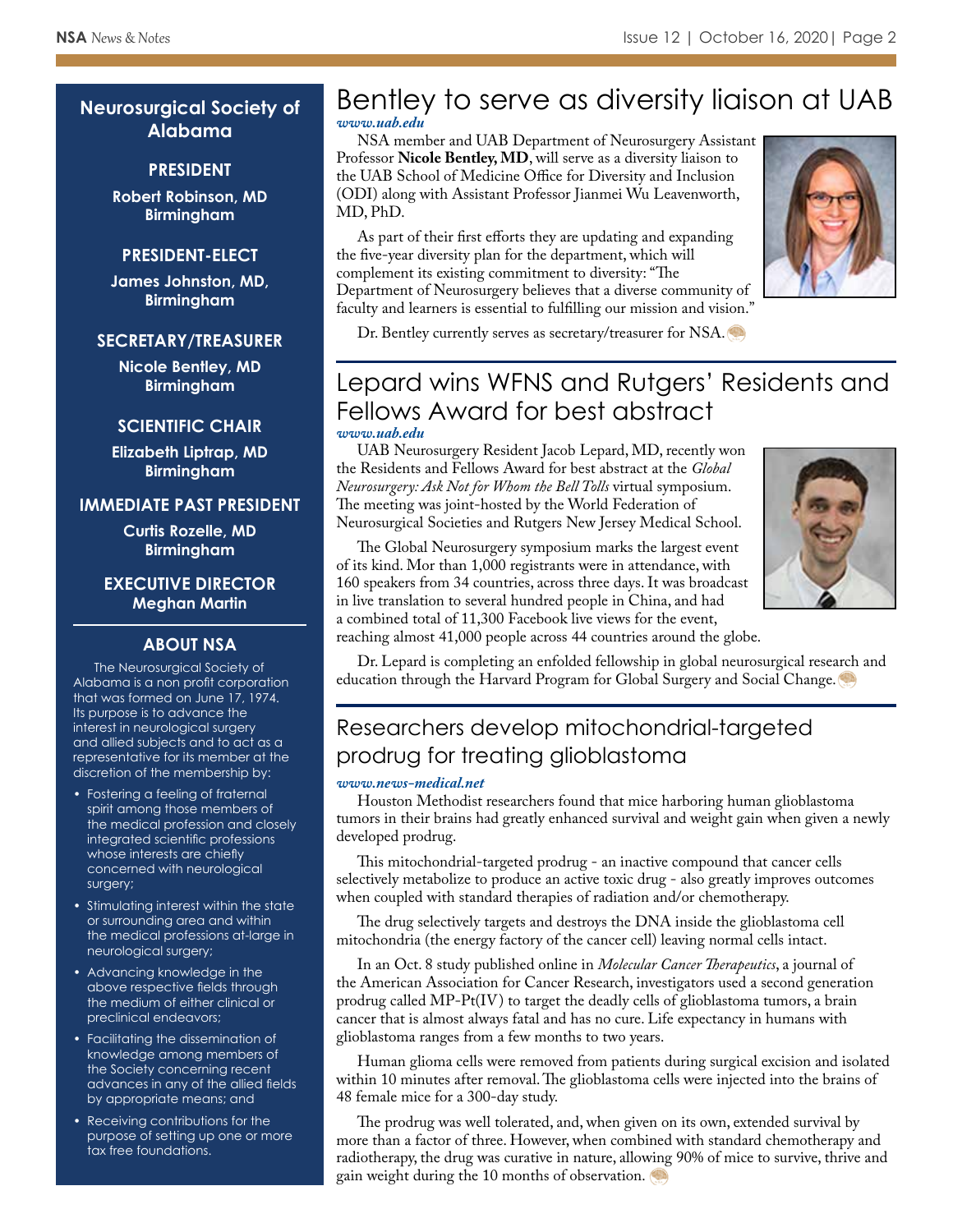# **Alabama Legislature:** 2021 session begins February 2



The 2021 Regular Session of the Alabama Legislature will convene on February 2. The length of the regular session is limited to 30 meeting days within a period of 105 calendar days. Special sessions of the Legislature may be called by the Governor, with the Proclamation listing the subjects which the Governor wishes considered. These sessions are limited to 12 legislative days within a 30 calendar day span. In a regular session, bills may be enacted on any subject. In a special session, legislation must be enacted only on those subjects which the Governor announces in his proclamation or "call." Anything not in the "call" requires a two-thirds vote of each house to be enacted

### **Where is the Alabama State House Located?**

The Alabama State House is located at 11 South Union Street in Montgomery. The House of Representatives chamber is on the 5th floor and the public viewing gallery for the House is located on the 6th floor. The Alabama Senate chamber is on the 7th floor and the public viewing gallery for the Senate is located on the 8th floor.

### **Who Can I Call to Find Out what Time the Legislature Meets During a Session?**

To find out the times the House and Senate will convene on any given legislative day during the session, you can reach the House of Representatives at (334) 261-0500 and the Alabama Senate at (334) 261-0800.

### **House Health Committee Members**

Rep. Paul W. Lee (R-District 86) Chairman Rep. Laura Hall (D-District 19), Ranking Minority Member Rep. Matt Fridy (R-District 73) Rep. Jeremy Gray (D-District 83) Rep. Wes Kitchens (R-District 27) Rep. Craig Lipscomb (R-District 30) Rep. Joe Lovvorn (R-District 79) Rep. Rhett Marques (R-District 91) Rep. Arnold Mooney (R-District 43) Rep. Becky Nordgren (R-District 29) Rep. Ed Oliver (R-District 81) Rep. Neil Rafferty (D-District 54) Rep. Chris Sells (R-District 90) Rep. Pebblin Warren (D-District 82)

For more information on the Health Committee visit the *[Alabama House of Representatives website](http://www.legislature.state.al.us/aliswww/ISD/Splash_House.aspx)*.

### **Senate Healthcare Committee Members**

Sen. Jim McClendon (R-District 11), Chairman Sen. Larry Stutts (R-District 6), Vice Chairman Sen. Linda Coleman-Madison (D-District 20), Ranking Minority Leader Sen. William Beasley (D-District 28) Sen. Tom Butler (R-District 2) Sen. Donnie Chesteen (R-District 29) Sen. Tim Melson (R-District 1) Sen. Greg Reed (R-District 5) Sen. Dan Roberts (R-District 15) Sen. Cam Ward (R-District 14) Sen. Tom Whatley (R-District 27) Sen. Jack W. Williams (R-District 34) For more information on members of the Health and Human

Services Committee visit the *[Alabama State Senate website](http://www.legislature.state.al.us/aliswww/ISD/Splash_Senate.aspx)*.

### **Advocacy, continued**

3. Successfully advocated against a proposal to give out-of-state telehealth corporations special treatment that physicians currently living, working, and paying taxes in Alabama do not enjoy.

Currently, the Medical Association's COVID-19-related advocacy is focused on four key areas, identified through the Association's *[COVID-19 Impact Survey](https://alabamamedicine.org/wp-content/uploads/2020/08/2020-MASA-COVID-Financial_Impact_Survey_Report.pdf)*:

- 1. COVID-19 grant program for medical practices – the Association worked successfully with the Ivey Administration and the Alabama Department of Finance to create a simple process for medical practices to be reimbursed for COVID-19 related expenses.
- 2. Expanding PPE and testing availability – the Association secured PPE sources and created a straightforward program for medical practices to purchase

much-needed medical supplies. The Association continues to monitor availability of PPE and cleaning supplies. Regarding testing, while result backlogs continue in some areas, the Association is working toward solutions on the issue with state stakeholders.

- 3. Ensuring telemedicine access remains – the Association has long advocated for payment parity for telemedicine services provided by physicians. The Association, through its Third Party Task Force, has petitioned Blue Cross Blue Shield and others to keep these policies in place. As well, the Association is engaged with other stakeholders in advocating for expanding broadband availability across Alabama to increase access to telemedicine for patients.
- 4. Enacting "Safe Harbor" legislation –

the Association worked with various stakeholders to craft critical legislation to protect medical practices from COVID-19-era frivolous lawsuits. At present, the Association is advocating for its passage before the Legislature and has asked Gov. Ivey's Administration to maintain the State of Emergency (and thereby the existing executive order liability protection) in place until the legislation is enacted.

[For more information, visit](http://www.alabamamedicine.org) *www. alabamamedicine.org*.